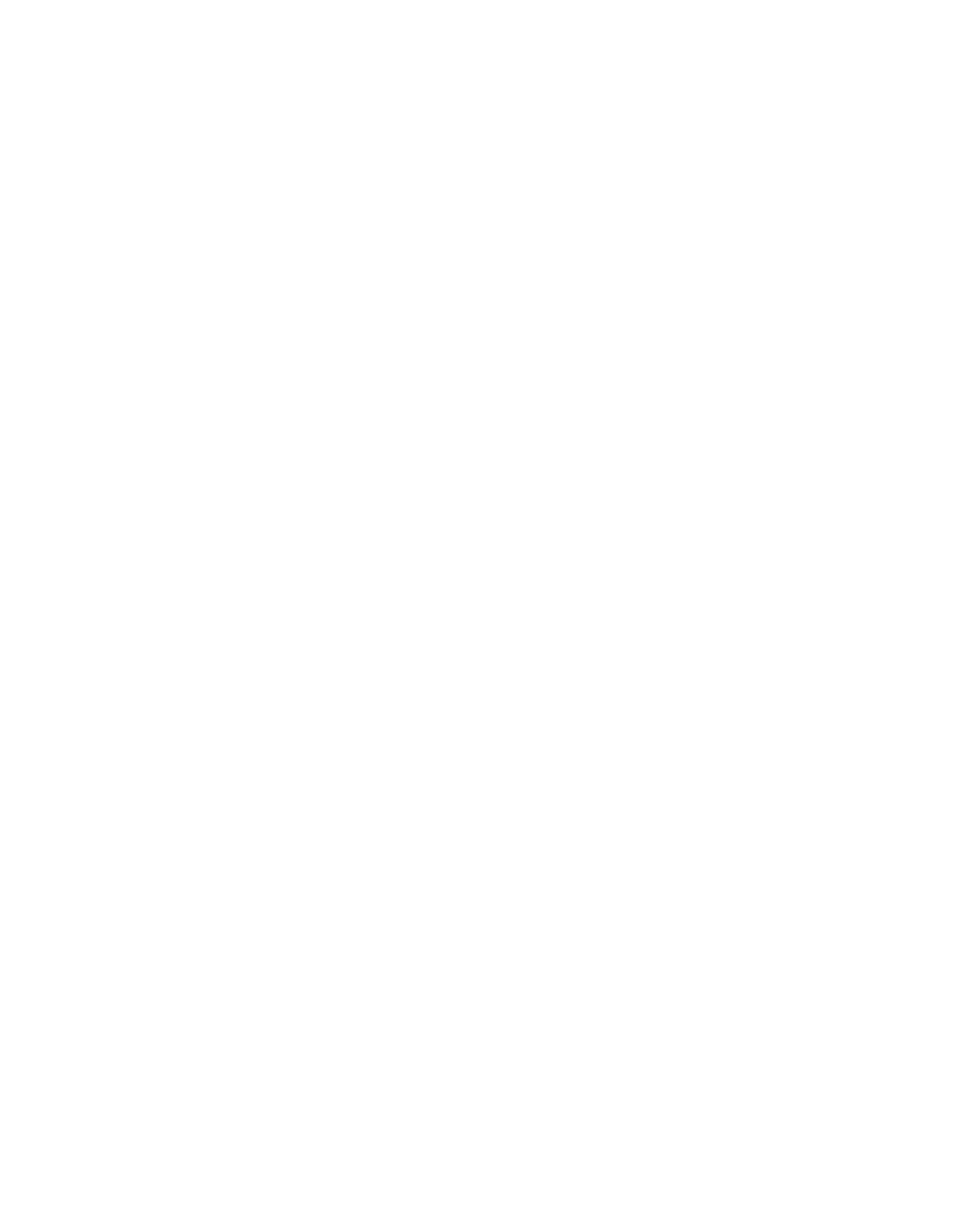

## **Highlights**

The industry recognizes the need for standardized and efficient protocols and interfaces that are optimized for low-latency, performance-dense storage media (such as flash) and non-volatile memory technologies. This paper provides the following highlights:

- ► The NVM Express (NVMe) technology enables storage accesses with low latency, high efficiency, and high scalability.
- ► The NVMe technology can make server-based SDS higher performing and more efficient.
- IBM Storage has a roadmap that incorporates these technologies in both SDS systems and in integrated appliances that combine software and hardware.
- -Use cases provided as examples.

## **The need for a standardized and efficient protocol for storage access**

Efficient access to solid state storage is becoming increasingly important as data volumes increase and as data-hungry workloads become more critical to the success of businesses and organizations. With the introduction of IBM® FlashSystem all-flash arrays, IBM pioneered efficient, high-performance access to flash-based storage. This method uses a system architecture that minimizes software interactions in the data path and that builds on efficient interfaces to access purpose-engineered dense flash modules with consistently low latency and high throughput. Purpose-built hardware helps to satisfy the most demanding enterprise workload requirements and to translate raw storage performance into application-level benefits that can unlock new use cases and business value.

With the increasing maturity and wider adoption of flash-based storage in data centers, the broader industry has recognized the need for standardized, efficient protocols and interfaces that are optimized for low-latency, performance-dense storage media (such as flash) and upcoming non-volatile memory technologies.

This IBM Redbooks® Point-of-View publication presents important aspects of the NVM Express (NVMe) protocol and its different flavors as well as the new paradigm for storage access that it enables. It discusses the implications of the NVMe protocol for the enterprise storage industry in general and the transformative effect it has for IBM Storage in particular. The paper presents experimental results that demonstrate the potential of the new technologies.

## **The NVMe protocol and related technologies**

The NVMe protocol is an open collection of standards and interfaces that fully exposes the benefits of non-volatile memory in all types of computing environments, from mobile to data center.<sup>1</sup> It is designed to deliver high bandwidth and low latency storage access. The sections that follow describe the NVMe protocol and interface as it relates particularly to flash-based architectures.

<sup>1</sup><http://www.nvmexpress.org>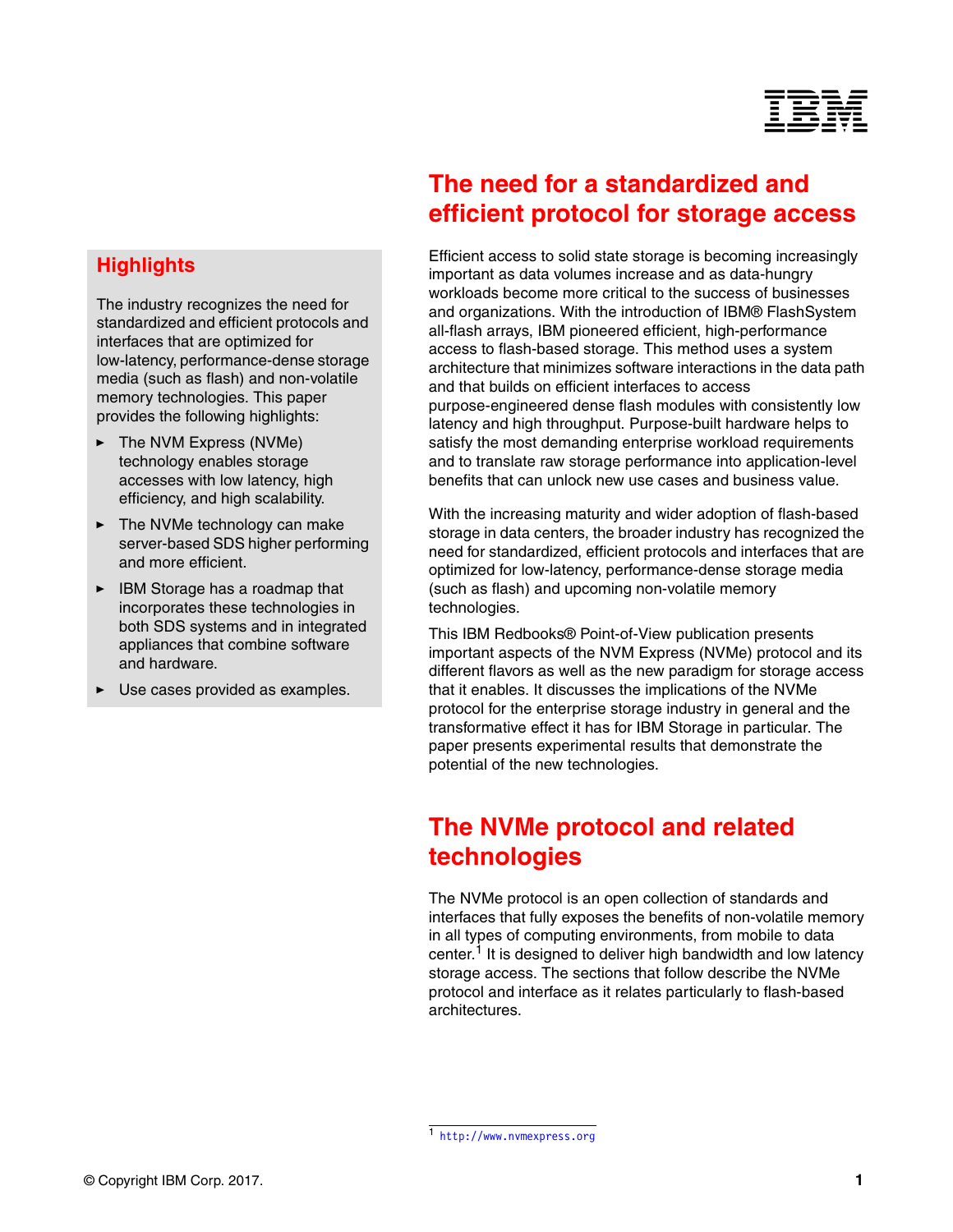### **Why the NVMe protocol is different**

The NVM Express consortium develops the NVM Express specification and describes how NVMe differentiates itself from other interfaces, such as SATA and SAS, as follows:

NVM Express (NVMe) is an optimized, high-performance scalable host controller interface designed to address the needs of Enterprise and Client systems that utilize PCI Express-based solid-state storage. Designed to move beyond the dark ages of hard disk drive technology, NVMe is built from the ground up for non-volatile memory (NVM) technologies. NVMe is designed to provide efficient access to storage devices built with non-volatile memory, from today's NAND flash technology to future, higher-performing, persistent memory technologies.

There are several performance vectors that NVMe addresses, including bandwidth, IOPs, and latency. For example, the maximum IOPs possible for Serial ATA was 200,000, whereas NVMe devices have already been demonstrated to exceed 1,000,000 IOPs. By supporting PCI Express and Fabrics such as RDMA and Fibre Channel, NVM Express can support much higher bandwidths than SATA or SAS (e.g., a PCI Express Gen3 x4 delivers 4 GB/s). Finally, next generation memory technologies may have read access latency under a microsecond, requiring a streamlined protocol that enables an end-to-end latency of under 10 microseconds, including the software stack.

NVMe is a completely new architecture for storage, from the software stack to the hardware devices and systems.

#### **NVMe over PCIe**

The NVMe protocol is an interface specification for communicating with storage devices. In that sense, it is functionally analogous to other protocols, such as SATA and SAS. In contrast, however, the NVMe interface was architected from the ground up for extremely fast storage media, such as flash-based solid-state drives (SSDs) and low-latency non-volatile storage technologies. In particular, NVMe storage devices are typically directly attached to a host system over a PCI Express (PCIe) bus. That is, the NVMe controller is contained in the storage device itself, alleviating the need for an additional I/O controller between the CPU and the storage device. This architecture results in lower latency, throughput scalability, and simpler system designs.

PCIe-attached SSDs are not something new, and devices from multiple vendors have been available in the market for quite a while, each coming with its own proprietary software drivers. However, the NVMe protocol introduces an open and standardized way to access such SSDs. The NVMe protocol enables interoperability for different vendors, architectures, and operating systems, which in turn fosters a wide adoption by server and storage platforms. As a result, NVMe devices become more pervasive, and the increase in volumes drives down the cost.

Importantly, the register-level interface and command protocol that the NVMe interface introduces presents multiple benefits for system-level efficiency and performance. First, by design, the NVMe architecture is lean and simple, with a streamlined command set. All communication is based on a mechanism of paired submission and completion command queues, which use fixed-size entries that can be fetched with a single memory access and processed quickly (as illustrated in [Figure 1](#page-3-0)).



<span id="page-3-0"></span>Figure 1 NVMe submission and completion queues<sup>2</sup>

<sup>2</sup> Image courtesy of NVM Express organization (<http://www.nvmexpress.org/>)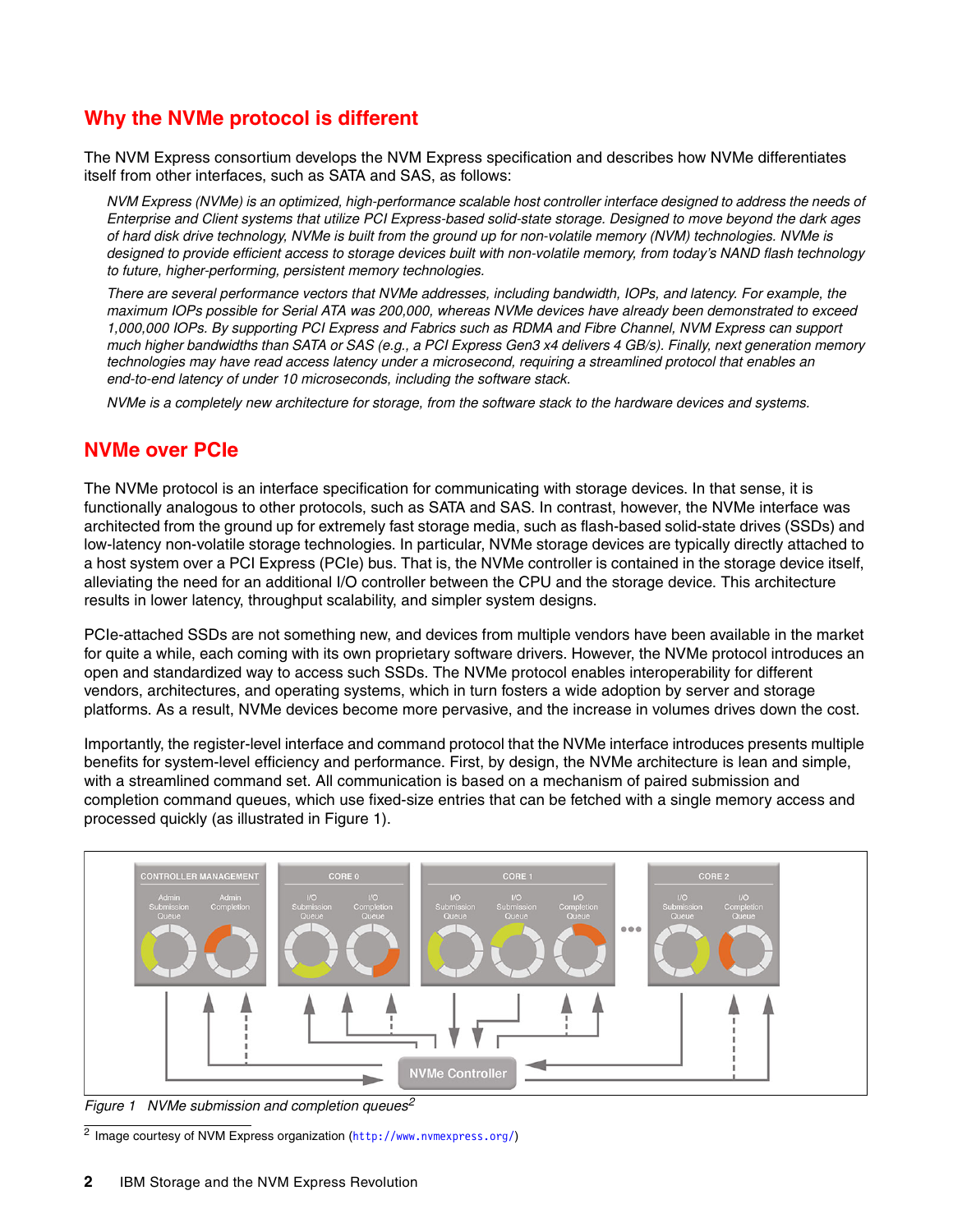Work items are queued and de-queued in an asynchronous fashion, requiring no synchronization between the producer and the consumer. Moreover, these queues can be deep (up to 64 K entries per queue), which enables a host to achieve extreme throughput from devices with high degrees of internal parallelism. Just as importantly, the specification allows a large number (up to 64 K) of individual queues. In a multi-core system, each CPU core can allocate its own submission and completion queues independently and can process I/O requests without any synchronization with other cores and without access to shared resources that would entail locking. Furthermore, with appropriate interrupt steering, a completion interrupt can be handled on the CPU core that submitted the respective I/O request.

As a result, each NVMe request can be processed with less software code than traditional protocols, which translates to lower latency and less CPU utilization. At the same time, the distributed lock-free processing of NVMe requests translates into throughput scalability, that is, I/O operations per second (IOPS) that scale with the number of NVMe SSDs in a host.

Beyond these performance benefits, the NVMe protocol offers features that storage systems can take advantage of. It supports end-to-end data protection and data integrity checking, as well as standard security protocols, such as the Opal specification of the Trusted Computing Group. In addition, the NVMe protocol has storage virtualization capabilities in the form of logical volumes, which are called *namespaces*, and is capable of reservation-based, multi-pathed access to namespaces via multiple controllers. For advanced use cases, the protocol offers Dataset Management (DSM) commands that enable the host application to tag logical data with attributes that are related to read and write access frequency, compressibility, sequential or random access, and so on, which the NVMe controller can take advantage of to optimize placement of data in the storage device. Finally, the NVMe interface achieves savings in power consumption via advanced power management that takes advantage of processor power states.

NVMe SSDs are available in multiple form factors, including add-in cards, 2.5-inch SFF drives and M.2 expansion cards, with capacities of multiple TBs per drive. Dual-ported drives are also available to serve the multi-pathed access requirements of enterprise storage. NVMe SSDs are supported on all major server platforms. In addition, NVMe drivers are supported on most operating systems, including open source and commercial. Using such drivers, NVMe SSD namespaces appear as standard-block devices on which file systems and applications can be deployed without any modification.

#### **NVMe over Fabrics**

The PCIe bus, however, presents certain challenges for storage systems at scale. Practical challenges limit the number of NVMe drives that can be attached to a host over PCIe to a few tens of devices. Because the maximum length of PCIe cabling is only a few meters, the flexibility of deploying PCIe NVMe drives outside the host server is severely limited and data center level scalability is not feasible. Furthermore, the robustness and error handling capabilities of PCIe are challenged by the requirements of storage systems. For example, surprise hot plug and removal of devices is not supported and might cause host crashes (although such support is expected to be offered in future systems).

NVMe over Fabrics (NVMe-oF) overcomes the limitations of the PCIe bus by extending the benefits of low latency and high efficiency of the NVMe technology across network fabrics to support sharing of NVMe storage at a large scale (100s or 1000s of devices) and over distance. The standard itself is relatively new, because the first version was published in June 2016 and has provisions to support many different network fabric technologies (as illustrated in [Figure 2 on page 4](#page-5-0)). NVMe over Fabrics defines how NVMe commands, responses, and data transfer can be encapsulated over an abstract message-based NVMe Transport layer.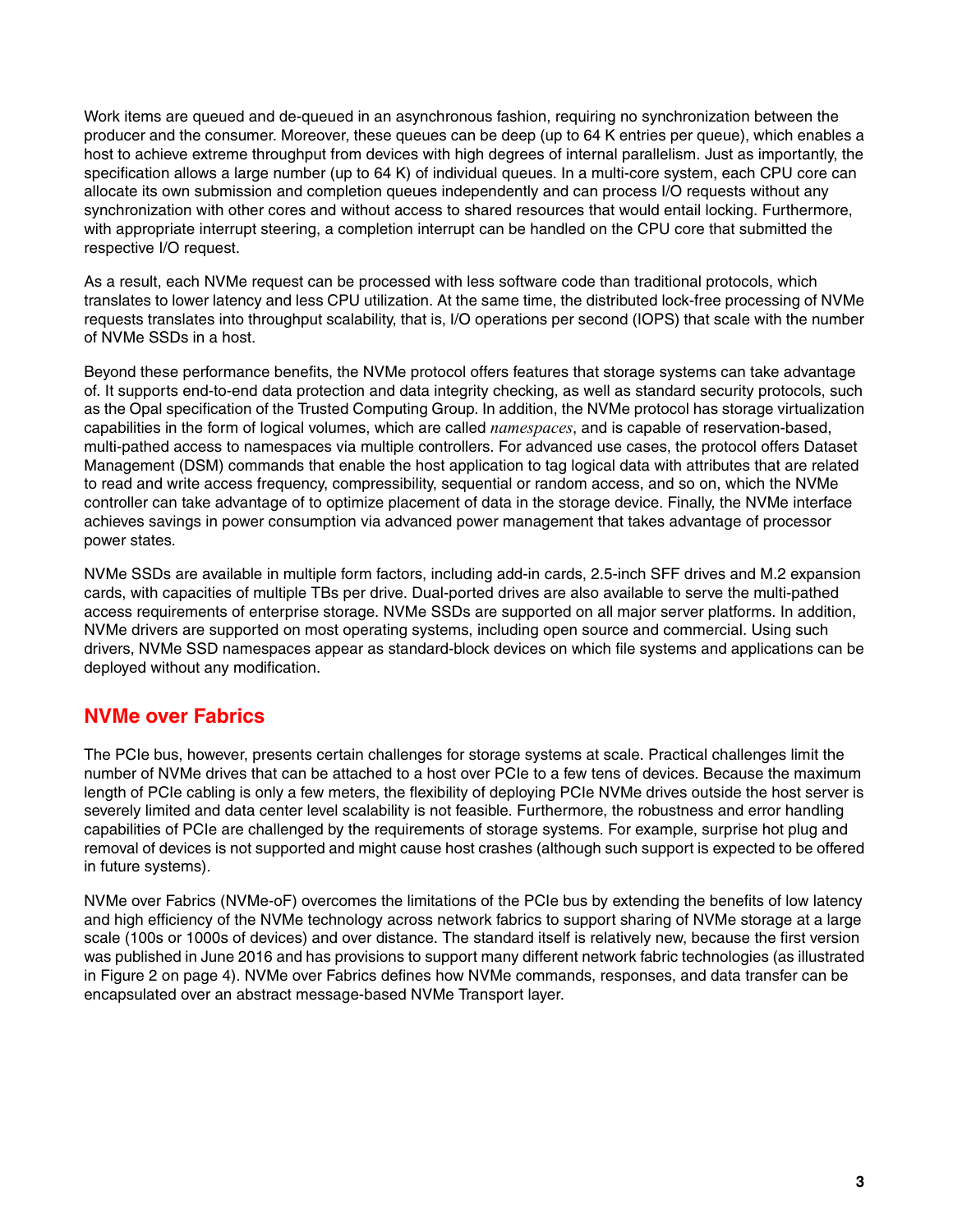

<span id="page-5-0"></span>Figure 2 NVMe over Fabrics supports multiple network technologies as transports

The NVMe transport abstraction can be mapped to different network fabric technologies. Currently, the NVMe transport abstraction supports the following main fabric transports:

- -NVMe over Fabrics using Fibre Channel is referred to in this paper as *FC-NVMe*.
- -NVMe over Fabrics using RDMA is referred to in this paper as simply *NVMe over Fabrics*.

FC-NVMe uses Fibre Channel Protocol (FCP) as its underlying transport, which already puts the data transfer in control of the target and transfers data direct from host memory, similar to RDMA. In addition, FC-NVMe allows for a host to send commands and data together (first burst), eliminating the first data "read" by the target and providing better performance at distances.

NVMe over Fabrics relies on standard RDMA abstractions and, therefore, can be used with different RDMA-enabled networking technologies, including InfiniBand and RDMA-enabled Ethernet. The main RDMA-enabled Ethernet technologies include:

- iWarp, which is layered on top of TCP/IP and, therefore, does not require a lossless Data Center Bridging (DCB) fabric
- -RoCE, which is based on InfiniBand transport over Ethernet, and RoCEv2, which supports routability

RoCE requires a lossless DCB fabric, which is a common feature of enterprise network switches. As such, each of these network technologies are viable alternatives as fabrics for NVMe over Fabrics.

The NVMe over Fabrics interface uses the same model of submission and completion queues as PCIe NVMe. As such, it maintains the same asynchronous submission and completion model and achieves similar benefits in terms of latency, efficiency, and scalability as the NVMe technology due to the shortened code paths and lockless concurrency in multi-core environments. Furthermore, the NVMe multi-queue interface maps nicely to the RDMA Queue-Pair model. That is, NVMe queue entries are encapsulated into fabric-neutral capsules, which are in turn transferred using RDMA send/receive queues.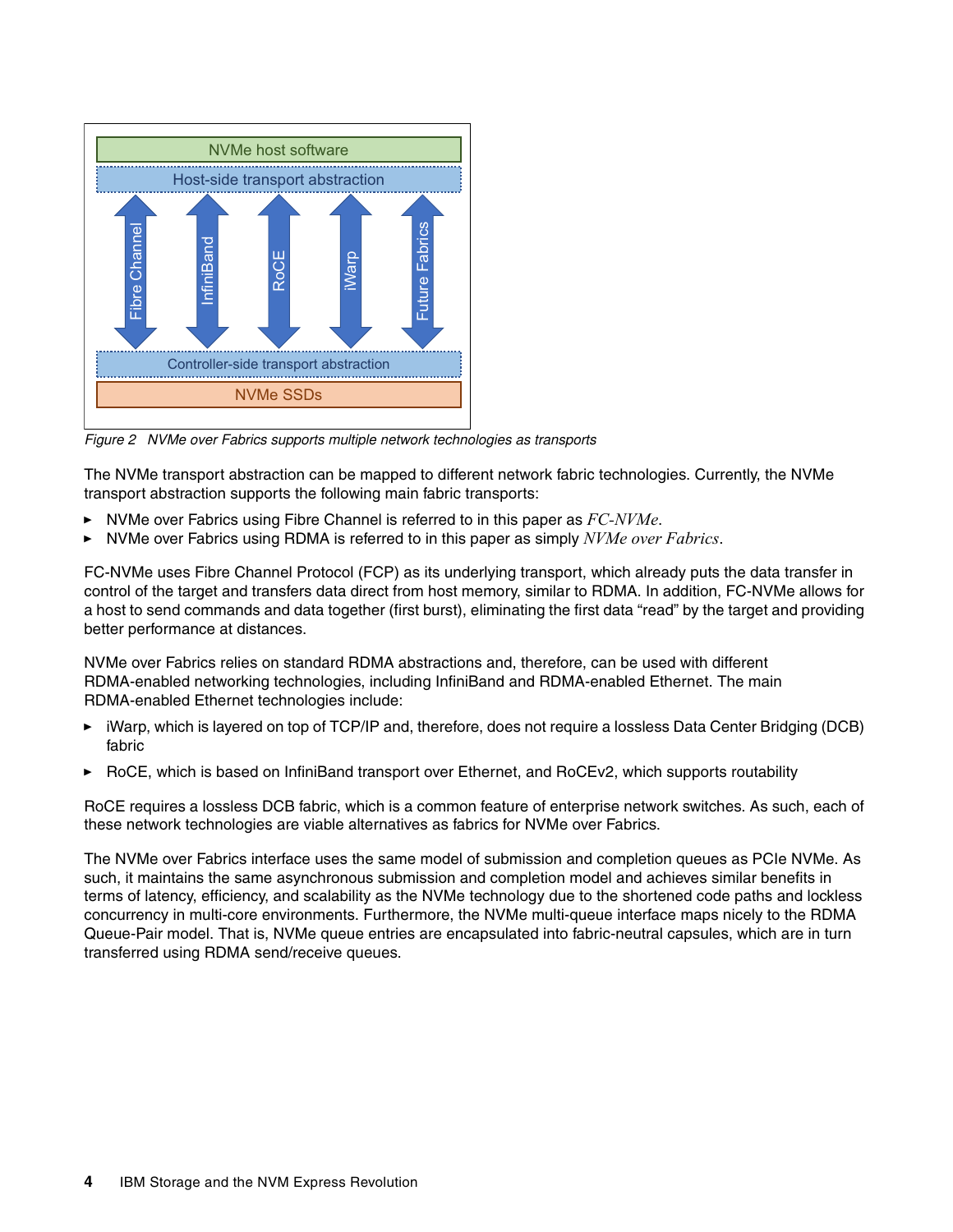An NVMe over Fabrics initiator on the hosts accesses remote targets (for example, storage endpoints) on the storage node (as shown in [Figure 3](#page-6-0)). For a user on the host, this process is similar to accessing local NVMe SSDs, from both a functional perspective and from a performance perspective. NVMe over Fabrics aims to provide access to a remote NVMe drive with no more than 10 microseconds (µs) of additional latency over a native NVMe drive inside a server. This low-latency access is made possible by using the same commands and structures as PCIe NVMe, which means that they can be transferred end to end, alleviating to a large extent the need for protocol translation between the network protocol and the local interface. Importantly, the simplicity of the technology affords hardware offloading for much, if not all, of the functions performed by the NVMe over Fabrics target.



<span id="page-6-0"></span>Figure 3 Simple NVMe over Fabrics topology

NVMe over Fabrics is not the first networked storage protocol to take advantage of RDMA networking. Existing protocols, such as the iSCSI Extensions for RDMA (iSER) and the SCSI RDMA Protocol (SRP), use RDMA to bypass the host networking software stack and are shown to deliver performance improvement compared to traditional protocols. Although at the network transport layer these protocols are as efficient as NVMe over Fabrics, the latter introduces the following advantages:

- NVMe over Fabrics supports in-band management functions, including the capability to create, manage, and destroy namespaces, which is not supported by SCSI-based protocols.
- When exporting NVMe controllers directly over the network, NVMe over Fabrics can avoid protocol translation, because I/O command and response structures can be transferred unchanged end to end.
- -The host stack benefits from shorter code paths, because it completely avoids the host SCSI layer.
- - NVMe over Fabrics simplifies systems and applications that access both local and remote storage resources, because it enables access to both using mostly the same interface.

**Driver support:** The required kernel drivers for NVMe over Fabrics initiator and target function are already implemented in the upstream Linux kernel, and it is expected that they will ship with enterprise Linux distributions in the future. Likewise, other platforms and operating systems are expected to implement the necessary support for the protocol.

Being a relatively new technology, however, NVMe over Fabrics needs to evolve to reach the level of maturity required by enterprise storage applications. Improvements must continue to address certain aspects of graceful error handling and recovery from errors that are associated with the network transport needed to allow enterprise storage systems to achieve the required levels of fault tolerance and high availability. In addition, work must continue in order to achieve the required levels of scalability in enterprise environments with tens of thousands of exported namespaces and thousands of hosts accessing them. Furthermore, to best serve enterprise virtualized environments, it is expected that over time the standard will enable virtual machines (VMs) and containers to offload operations to the storage layer, as has happened with SCSI-based protocols, and will enable the storage system to offload data services functions (for example, copy services) to the NVMe layer. In addition, improvements in the traditional SCSI stack to remove locking and serialization overheads are expected, which might potentially narrow the advantage that NVMe over Fabrics has today and might help provide more of the benefit of RDMA-based protocols to traditional environments.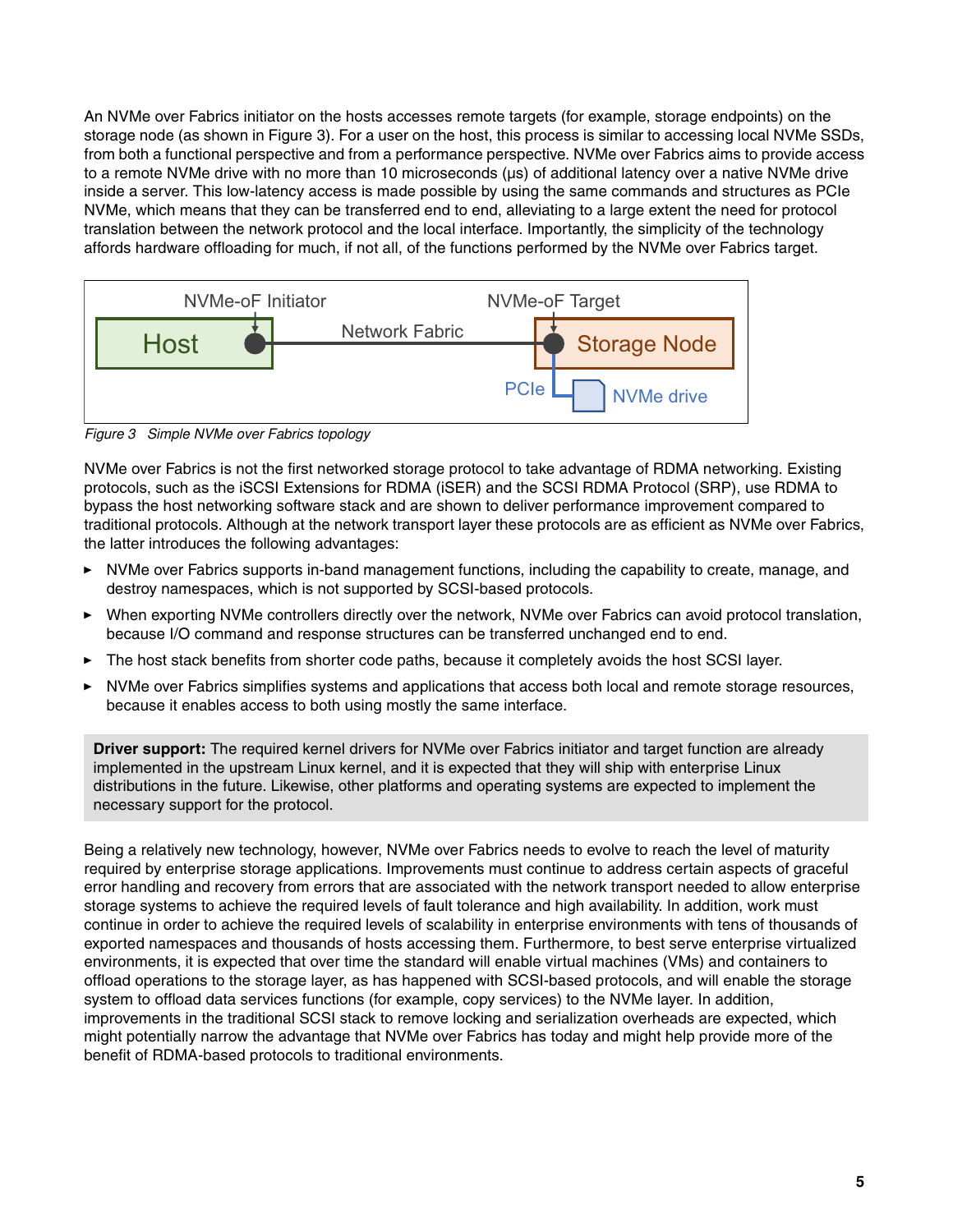#### **User-space I/O architectures**

As discussed previously, standard NVMe and NVMe over Fabrics drivers expose NVMe storage as standard block devices, which can be used by unmodified file systems and applications. However, the simplicity of the new protocols enables a new paradigm of accessing storage, one in which the application runs the storage driver in the user-space, foregoing the block device abstraction altogether. In this new paradigm, the software driver is linked directly into the application code, and storage is accessed by manipulating the memory-mapped submission and vy completing NVMe queues directly from the user-space, completely bypassing the operating system kernel in the data path.

The control for storage accesses moves up in the stack, from the operating system kernel to the application runtime. The application can now exercise *poll-based I/O completions*, as opposed to *interrupt-based completions*. In addition, by carefully distributing I/O request processing to CPU cores in alignment with the application threads, it can exercise I/O in a lockless and cache-friendly way. By eliminating kernel and interrupt context switching, a great deal of scheduling overhead and data copying is avoided. The code path per I/O request is shortened, too. As a result, the performance and efficiency gains of NVMe and NVMe over Fabrics are increased. As shown in the examples that follow, millions of I/O operations can be served using a single CPU core.

Open-source implementations of the new paradigm have appeared in the community, including the Storage Performance Development Kit (SPDK) by Intel<sup>3</sup> and UNVMe by Micron<sup>4</sup>. Importantly, the simplicity of NVMe and NVMe over Fabrics and the commonality between the two interfaces make it practical and relatively straightforward to develop a user-space driver that is tailored to the specific needs of a data-intensive application.

As is evident from [Figure 4,](#page-7-0) bypassing the kernel also means giving up functions and services that the kernel provides. The responsibility for implementing such functions now falls to the application. For example, the application now needs to manage itself: virtualization, durability of writes, recovery from crashes, data organization in a device, a global namespace across devices, access to a device over multiple paths, and so on. Therefore, it is expected that applications that adopt the new paradigm will be applications that have some combination of the following characteristics:

- -Extremely data-intensive
- -Will benefit significantly from low-latency
- -Have other reasons to implement kernel functions on their own
- -Don't need such functions at all



<span id="page-7-0"></span>Figure 4 The traditional I/O stack and the new paradigm

<sup>3</sup><http://www.spdk.io>

<sup>4</sup><https://github.com/MicronSSD/unvme/>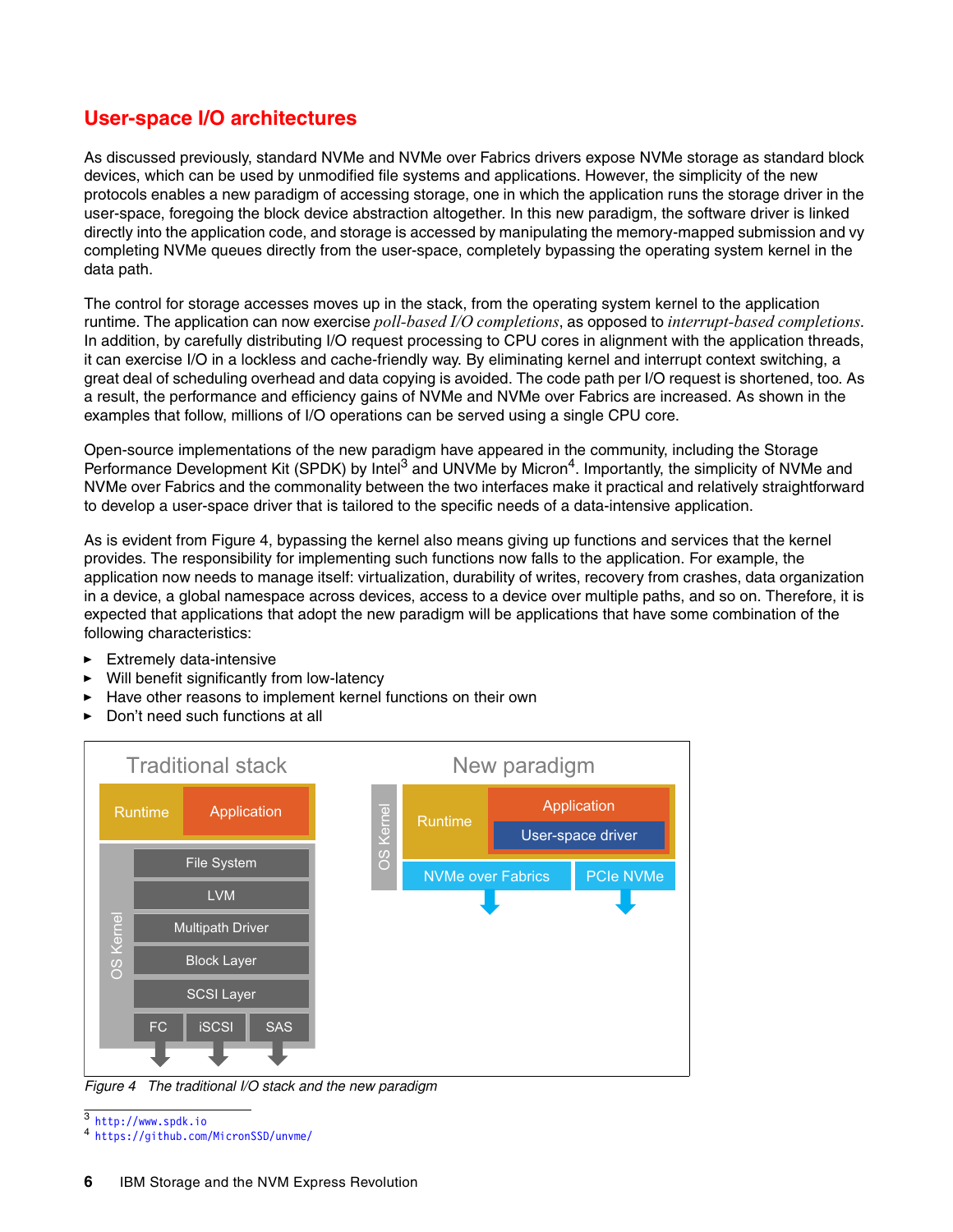## **Micro-benchmarks**

We now turn to an experimental evaluation of the protocols using micro-benchmarks. These benchmarks used an x86-based server that was equipped with 2 x Intel Xeon E5-2630 v4 CPU nodes and 128 GB of memory, to which we attached 12 Intel P3600 Flash-based NVMe SSDs over the PCIe bus (6 SSDs on each CPU node). The benchmarks used a flexible I/O tester synthetic benchmark (also known as *fio*) as the workload generator for the experiments and used the block device interface exposed through the kernel. In addition, they used a custom I/O workload generator based on SPDK for the user-space I/O experiments.

The first benchmark measured the total system throughput in terms of IOPS for a 4 KiB random read workload. It increased the request rate (queue depth) to reach the maximum throughput. [Figure 5](#page-8-0) shows the measurements, both for a single SSD and the aggregate for 12 SSDs. As shown in the results, this benchmark achieved an extremely high throughput. Using the user-space I/O architecture with SPDK completely saturated all 12 drives, reaching a total throughput of 3.9m IOPS.



<span id="page-8-0"></span>Figure 5 Throughput for 4 KiB random reads

The next benchmark evaluated the efficiency of the NVMe protocol in terms of IOPS per CPU core. To that end, this test disabled all CPU cores but one in the system and then used that core to run both the OS and the workload generator. [Figure 6 on page 8](#page-9-0) illustrates the throughput measured when using a local SATA SSD through the kernel interface, an NVMe SSD through the kernel interface, and the same NVMe SSD using the user-space I/O paradigm (with SPDK). In all three cases, the single CPU core was the bottleneck in performance, that is the maximum throughput that one core could serve was measured. As demonstrated by these results, NVMe is more efficient than SATA in the kernel implementation, achieving 76% more IOPS per core. However, the most dramatic improvement in efficiency comes when the NVMe driver is moved to the user-space, where a 9x improvement is achieved compared to accessing the NVMe driver over the kernel block device.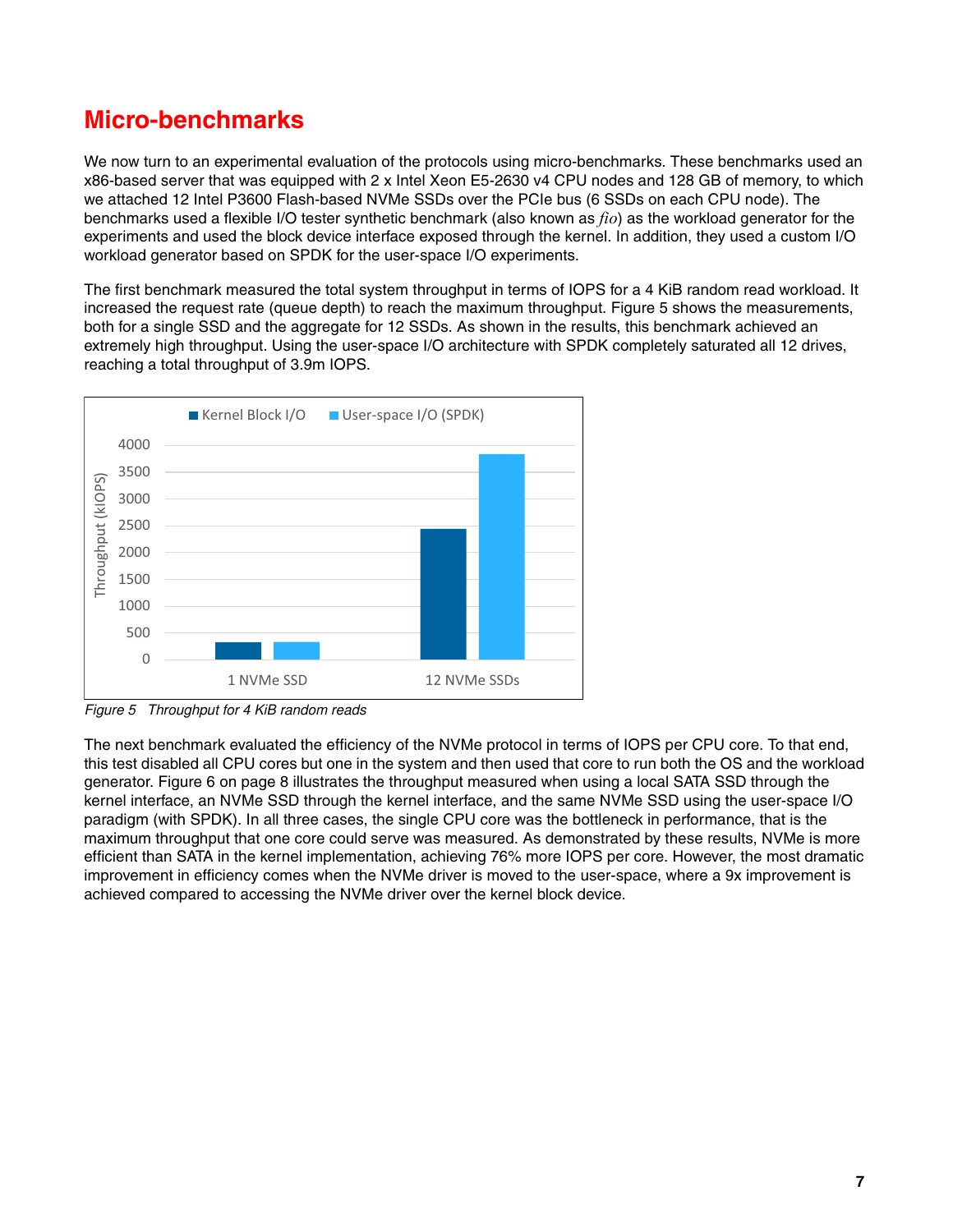

<span id="page-9-0"></span>Figure 6 IOPS throughput using a single CPU core

The next experiment measured the latency when accessing NVMe devices. In addition to the Flash-based NVMe SSDs used previously, this benchmark also experimented with Intel Optane P4800 NVMe SSDs, which use the 3D-XPoint memory technology instead of the Flash. [Figure 7](#page-9-1) illustrates the median latency measured for 4 KiB random read requests at a queue depth of 1 (that is, when only a single request is outstanding at the device). For this test, the kernel-based access to the NVMe devices imposed a latency overhead of 8 microseconds. Thus, for the Flash-based SSD, only a 10% improvement in end-to-end latency occurred. For the 3D-XPoint device, however, the latency benefit of the user-space access translated to 2.3X lower end-to-end latency.



<span id="page-9-1"></span>Figure 7 Median latency for 4 KiB random reads

Overall, the micro-benchmarks presented in this section confirmed expectations. NVMe provides high IOPS density and low latency. With a user-space I/O architecture, NVMe offers dramatic improvements in terms of IOPS/core efficiency. For devices built out of next-generation memory technologies, such as 3D-Xpoint, the user-space I/O architecture translates into substantial latency savings as well.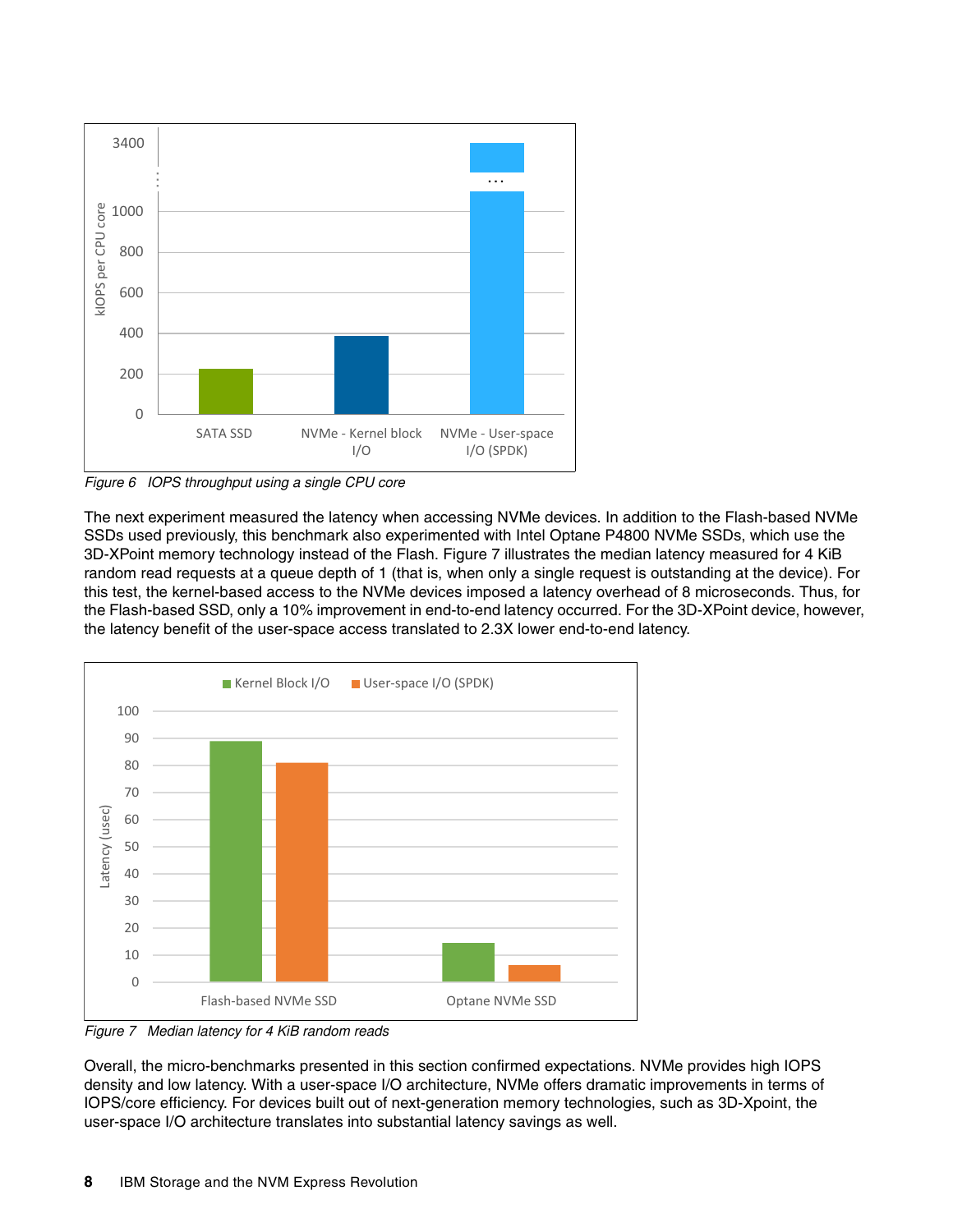## **IBM and the NVMe technology**

IBM has a long history of commitment to industry standards, and the NVM Express organization is no exception. As a member of the NVMe workgroup, IBM aims to contribute to the standards and to lead the enablement of enterprise storage systems that use the new drives, network protocols, and I/O architectures. We expect that the NVMe protocol and related technologies will permeate multiple levels of the storage hierarchy and serve multiple use cases. As such, it will have a broad impact for the entire IBM storage portfolio.

IBM's roadmap incorporates the new technologies in both software-defined storage systems and in integrated storage systems that combine software and hardware. To accommodate the requirements of a wide range of applications and client environments, we provide offerings that are tailored to workloads of different types and sizes. IBM will adopt flash-based NVMe drives and drives that are based on 3D-Xpoint memory for systems where extremely low latency is critical. Importantly, we also plan to optimize IBM hardware and software end to end to deliver the potential of the NVMe protocol efficiently all the way to client applications. Our plan includes NVMe over Fabrics, which is used both for host attachment and in the backend fabric of IBM systems. We expect that different flavors of NVMe over Fabrics might be more suitable for different environments, including NVMe over InfiniBand, iWarp Ethernet, RoCE Ethernet, and Fibre Channel. In addition, we plan to support the different NVMe over Fabrics incarnations appropriately in the IBM portfolio.

As the IBM roadmap is implemented, we plan to work with IBM clients and IBM Business Partners to identify how the technologies best benefit their use cases and workloads. We can help them transition to an NVMe infrastructure. In addition, IBM plans to work with the entire ecosystem and the wider industry, including storage, server, and networking platforms to ensure a smooth and effective transition.

#### **Software-defined storage**

One advantage of NVMe interface is that it shortens code paths that are required during I/O processing and also enables bypassing hypervisors and operating systems, including traditional storage drivers. Effectively, it enables IOPS scalability in a CPU-efficient way. As more NVMe drives are attached to a server, software can take advantage of the greater throughput potential with high CPU efficiency. Therefore, NVMe can enable server-based software defined storage solutions to deliver higher performance with greater efficiency. It is expected that NVMe and NVMe over Fabrics will first impact server-based SDS (as compared to other types of enterprise storage).

The NVMe interface enables the following potential use cases:

- Use NVMe drives as a caching medium, either on the host or in the storage system, to reduce the read latency for cache-friendly workloads. The local read-only cache (LROC) function of IBM Spectrum™ Scale is already capable of using NVMe drives in this way. Recent experiments demonstrated that IBM Spectrum Scale™ using NVMe flash drives increase throughput by 25%, while at the same time improving the overall response times significantly in the SPEC SFS 2014 benchmark.<sup>5</sup>
- Use NVMe storage as the fastest-possible storage tier in a hybrid storage system. In certain cases, it is expected that this storage tier can extend to the storage clients, potentially trading off fault tolerance and high availability guarantees in favor of performance. Such a use case might be suitable for data pipelines that produce high volumes of temporary, performance-critical data.
- Provide an all-NVMe system that is optimized end to end for performance. This use case entails changing the entire stack to make it well suited for NVMe and using the user-space I/O paradigm to gain performance, efficiency, and IOPS density. Over time, it is expected that additional hardware assists will be put in place to accelerate NVMe functions associated with data services beyond the I/O itself, such as compression. IBM Spectrum Virtualize™ and IBM Spectrum Accelerate™ will follow this approach.
- ► Take advantage of NVMe over Fabrics as a protocol for a host attachment. This method will complement existing RDMA-based protocols, such as iSER and SRP, which offer similar performance to NVMe over Fabrics. It is expected that the existing protocols will play an important role until NVMe over Fabrics reaches maturity and beyond. NVMe over Fabrics will have additional advantages, such as in-band management, shorter code

<sup>5</sup><https://www.spec.org/sfs2014/>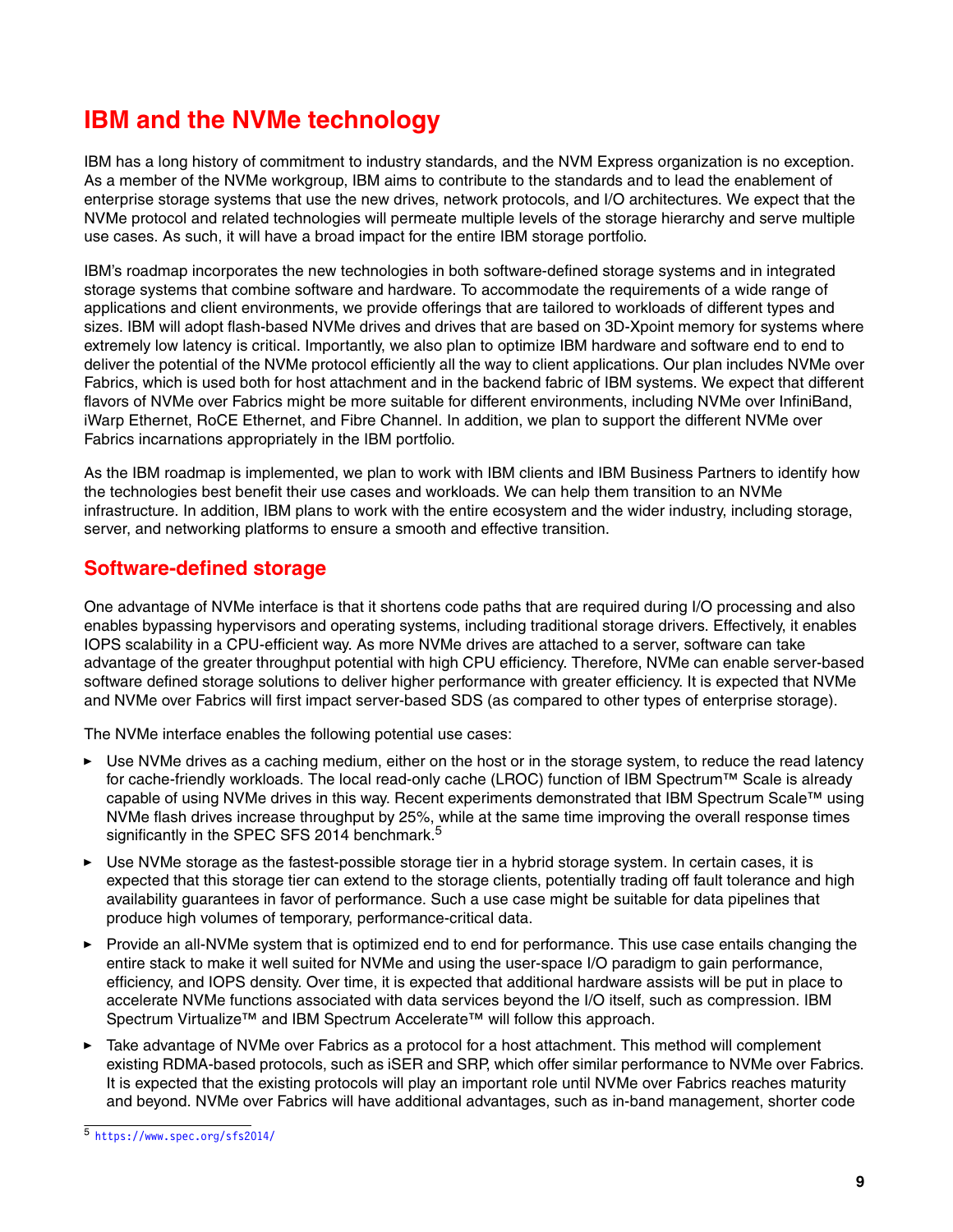paths on the host, and a common interface with local NVMe. The latter advantage is important for applications that are optimized for user-space NVMe access and that want to maintain a similar storage access driver for both local and remote accesses. Therefore, it is expected in the near-term that NVMe over Fabrics will focus on specific optimized applications. In the medium-term, the traditional SCSI stack and NVMe over Fabrics capabilities converge, and this will be the point when traditional SCSI-based environments can migrate to receive the full benefits of NVMe over Fabrics. IBM Spectrum Virtualize follows this approach, starting with existing RDMA-based protocols (iSER) and transitioning to NVMe over Fabrics as the capabilities of the two technologies converge.

- Use NVMe over Fabrics as a protocol for back-end storage access. A similar approach is already used today by IBM Spectrum Accelerate, which uses the user-space I/O paradigm to access back-end storage over RDMA in the FlashSystem A9000 and A9000R. IBM Spectrum Accelerate is planned to extend support for this type of back-end access with NVMe over Fabrics.

#### **Integrated storage systems**

In the IBM storage portfolio, integrated storage systems for enterprise block storage, such as IBM Storwize® family, FlashSystem V9000 and A9000, are built with IBM Spectrum Virtualize and IBM Spectrum Accelerate software-defined storage. This integration means that the innovations and across-the-stack optimizations for NVMe and NVMe over Fabrics technologies that are developed in the IBM Spectrum Storage™ portfolio naturally flow into the IBM storage systems, including Storwize V7000, FlashSystem V9000, FlashSystem A9000, and FlashSystem A9000R systems. Similarly, IBM Elastic Storage™ Server file and object systems are built with IBM Spectrum Scale software and will benefit in the same way. IBM storage systems are planned to use NVMe flash and, potentially, NVMe 3D-Xpoint, as well as NVMe over Fabrics storage protocols to reduce latency, increase throughput, and achieve higher efficiency.

Some purpose-built storage systems might still use proprietary protocols and interfaces in the backend because, in certain special cases, they fit the requirements of a specific product better. In the front end, however, IBM products are planned to adopt NVMe over Fabrics in multiple flavors to offer the lowest possible latency and the most CPU-efficient access from the server to storage. This support is particularly important for systems that are engineered specifically for performance, such as IBM FlashSystem® 900, where NVMe over Fabrics is expected to reduce the latency for hosts accessing storage and boost CPU efficiency, which complements the hardware-only data path in the all-flash array itself. Therefore, NVMe over Fabrics attachment is a high priority for FlashSystem 900. NVMe over Fabrics is planned to be delivered over RDMA-enabled Ethernet, either RoCEv2 or iWarp.

IBM FlashSystem is planned to take advantage of newer generations of memory technologies as they become available in the market. IBM plans to continue to apply industry-leading IBM FlashCore® intellectual property to current and future memory technologies, including ever increasingly dense NAND flash and low latency, high endurance 3D-Xpoint. IBM believes that low-latency Tier-0 shared storage will play a critical role for cognitive and analytics workloads. IBM leads this segment with FlashSystem and is well positioned to maintain that leadership in the future by using the next-generation of protocols and memory technologies.

## **What's next: How IBM can help**

The NVMe interface enables storage accesses with low latency, high efficiency, and high scalability. NVMe over Fabrics (the extension of NVMe for network fabrics) extends that capability across the network by enabling access to remote storage resources over the same interface, with almost the same performance as local, direct-attached storage. The new interfaces and protocols introduce exciting opportunities for software-defined and integrated storage systems, which can now take advantage of NVMe devices based on flash and future non-volatile memories to deliver extremely short response times to applications in a cost efficient and scalable fashion. IBM plans to support the new interfaces and protocols and lead in their adoption in enterprise storage systems. IBM believes that NVMe and NVMe over Fabrics technologies will have a transformational effect to the entire storage industry.

Stay tuned for more updates and product announcements. Contact your IBM representative to find out more about what NVMe-optimized IBM Storage can do for your current and future workloads and applications.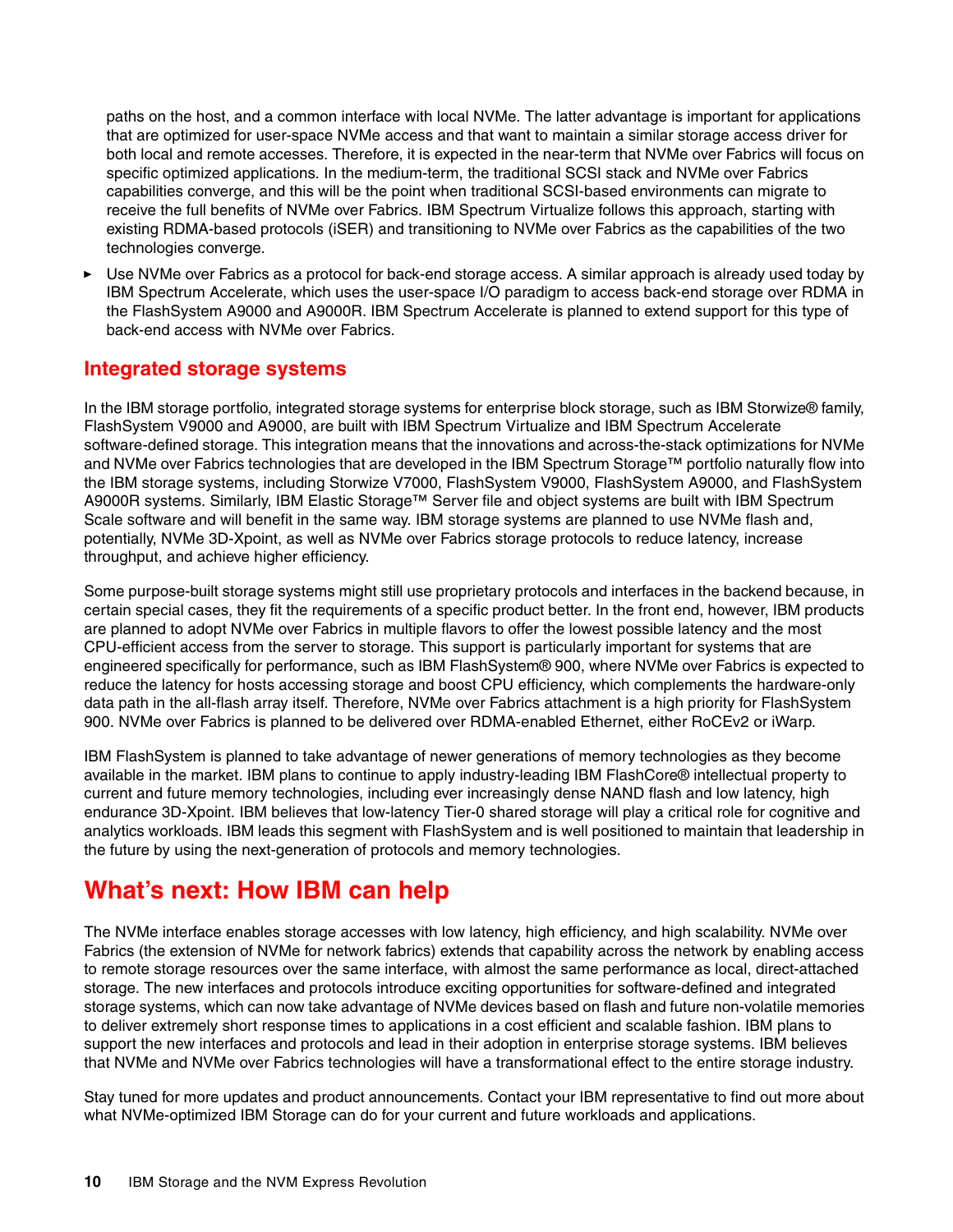## **Notices**

This information was developed for products and services offered in the US. This material might be available from IBM in other languages. However, you may be required to own a copy of the product or product version in that language in order to access it.

IBM may not offer the products, services, or features discussed in this document in other countries. Consult your local IBM representative for information on the products and services currently available in your area. Any reference to an IBM product, program, or service is not intended to state or imply that only that IBM product, program, or service may be used. Any functionally equivalent product, program, or service that does not infringe any IBM intellectual property right may be used instead. However, it is the user's responsibility to evaluate and verify the operation of any non-IBM product, program, or service.

IBM may have patents or pending patent applications covering subject matter described in this document. The furnishing of this document does not grant you any license to these patents. You can send license inquiries, in writing, to:

IBM Director of Licensing, IBM Corporation, North Castle Drive, MD-NC119, Armonk, NY 10504-1785, US

INTERNATIONAL BUSINESS MACHINES CORPORATION PROVIDES THIS PUBLICATION "AS IS" WITHOUT WARRANTY OF ANY KIND, EITHER EXPRESS OR IMPLIED, INCLUDING, BUT NOT LIMITED TO, THE IMPLIED WARRANTIES OF NON-INFRINGEMENT, MERCHANTABILITY OR FITNESS FOR A PARTICULAR PURPOSE. Some jurisdictions do not allow disclaimer of express or implied warranties in certain transactions, therefore, this statement may not apply to you.

This information could include technical inaccuracies or typographical errors. Changes are periodically made to the information herein; these changes will be incorporated in new editions of the publication. IBM may make improvements and/or changes in the product(s) and/or the program(s) described in this publication at any time without notice.

Any references in this information to non-IBM websites are provided for convenience only and do not in any manner serve as an endorsement of those websites. The materials at those websites are not part of the materials for this IBM product and use of those websites is at your own risk.

IBM may use or distribute any of the information you provide in any way it believes appropriate without incurring any obligation to you.

The performance data and client examples cited are presented for illustrative purposes only. Actual performance results may vary depending on specific configurations and operating conditions.

Information concerning non-IBM products was obtained from the suppliers of those products, their published announcements or other publicly available sources. IBM has not tested those products and cannot confirm the accuracy of performance, compatibility or any other claims related to non-IBM products. Questions on the capabilities of non-IBM products should be addressed to the suppliers of those products.

Statements regarding IBM's future direction or intent are subject to change or withdrawal without notice, and represent goals and objectives only.

This information contains examples of data and reports used in daily business operations. To illustrate them as completely as possible, the examples include the names of individuals, companies, brands, and products. All of these names are fictitious and any similarity to actual people or business enterprises is entirely coincidental.

#### COPYRIGHT LICENSE:

This information contains sample application programs in source language, which illustrate programming techniques on various operating platforms. You may copy, modify, and distribute these sample programs in any form without payment to IBM, for the purposes of developing, using, marketing or distributing application programs conforming to the application programming interface for the operating platform for which the sample programs are written. These examples have not been thoroughly tested under all conditions. IBM, therefore, cannot guarantee or imply reliability, serviceability, or function of these programs. The sample programs are provided "AS IS", without warranty of any kind. IBM shall not be liable for any damages arising out of your use of the sample programs.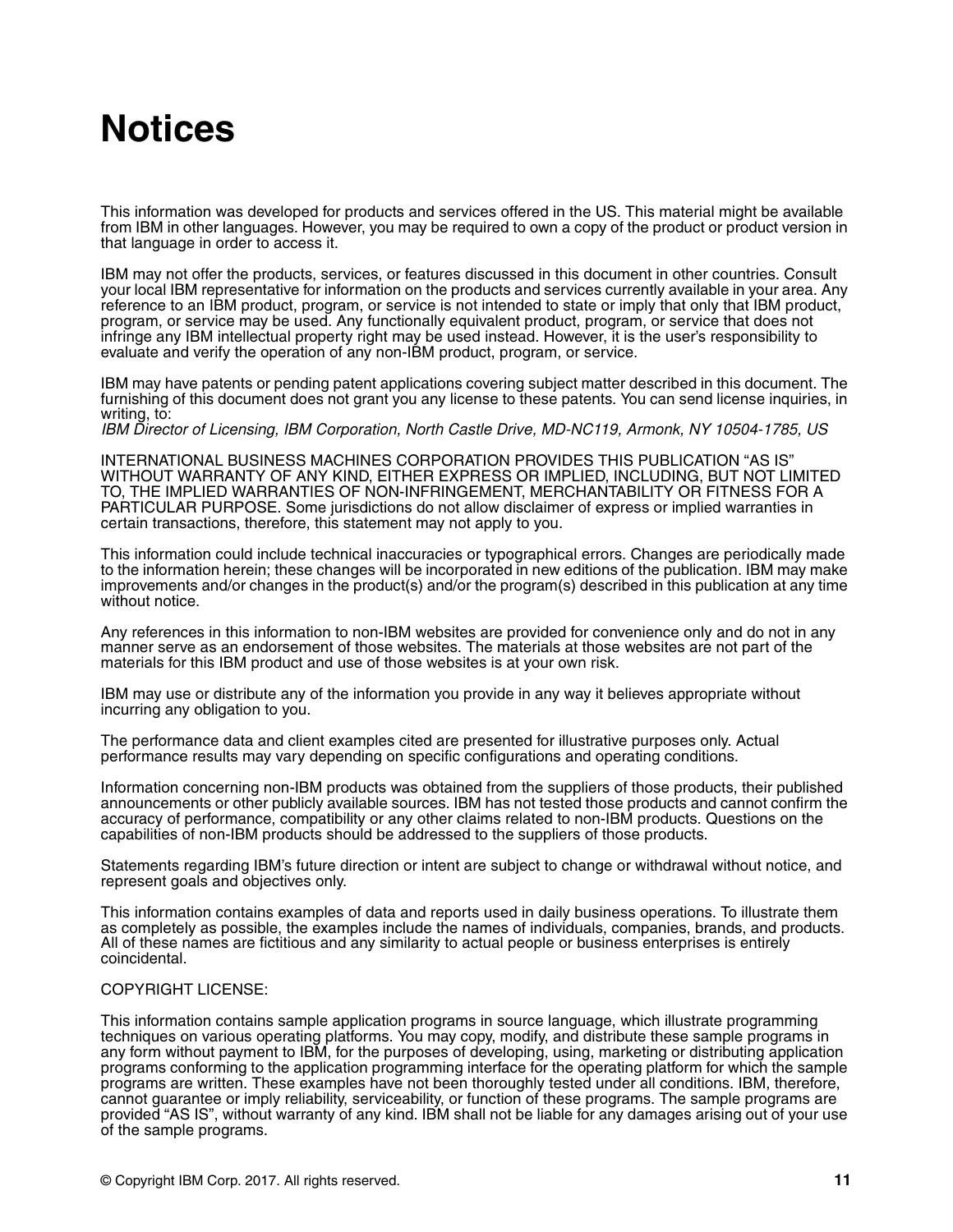## **Trademarks**

IBM, the IBM logo, and ibm.com are trademarks or registered trademarks of International Business Machines Corporation, registered in many jurisdictions worldwide. Other product and service names might be trademarks of IBM or other companies. A current list of IBM trademarks is available on the web at "Copyright and trademark information" at <http://www.ibm.com/legal/copytrade.shtml>

The following terms are trademarks or registered trademarks of International Business Machines Corporation, and might also be trademarks or registered trademarks in other countries.

IBM® IBM Elastic Storage™ IBM FlashCore® IBM FlashSystem®

IBM Spectrum™ IBM Spectrum Accelerate™ IBM Spectrum Scale™ IBM Spectrum Storage™

IBM Spectrum Virtualize™ Redbooks® Redbooks (logo) **C** ® Storwize®

The following terms are trademarks of other companies:

Intel, Intel Xeon, Intel logo, Intel Inside logo, and Intel Centrino logo are trademarks or registered trademarks of Intel Corporation or its subsidiaries in the United States and other countries.

Linux is a trademark of Linus Torvalds in the United States, other countries, or both.

Other company, product, or service names may be trademarks or service marks of others.